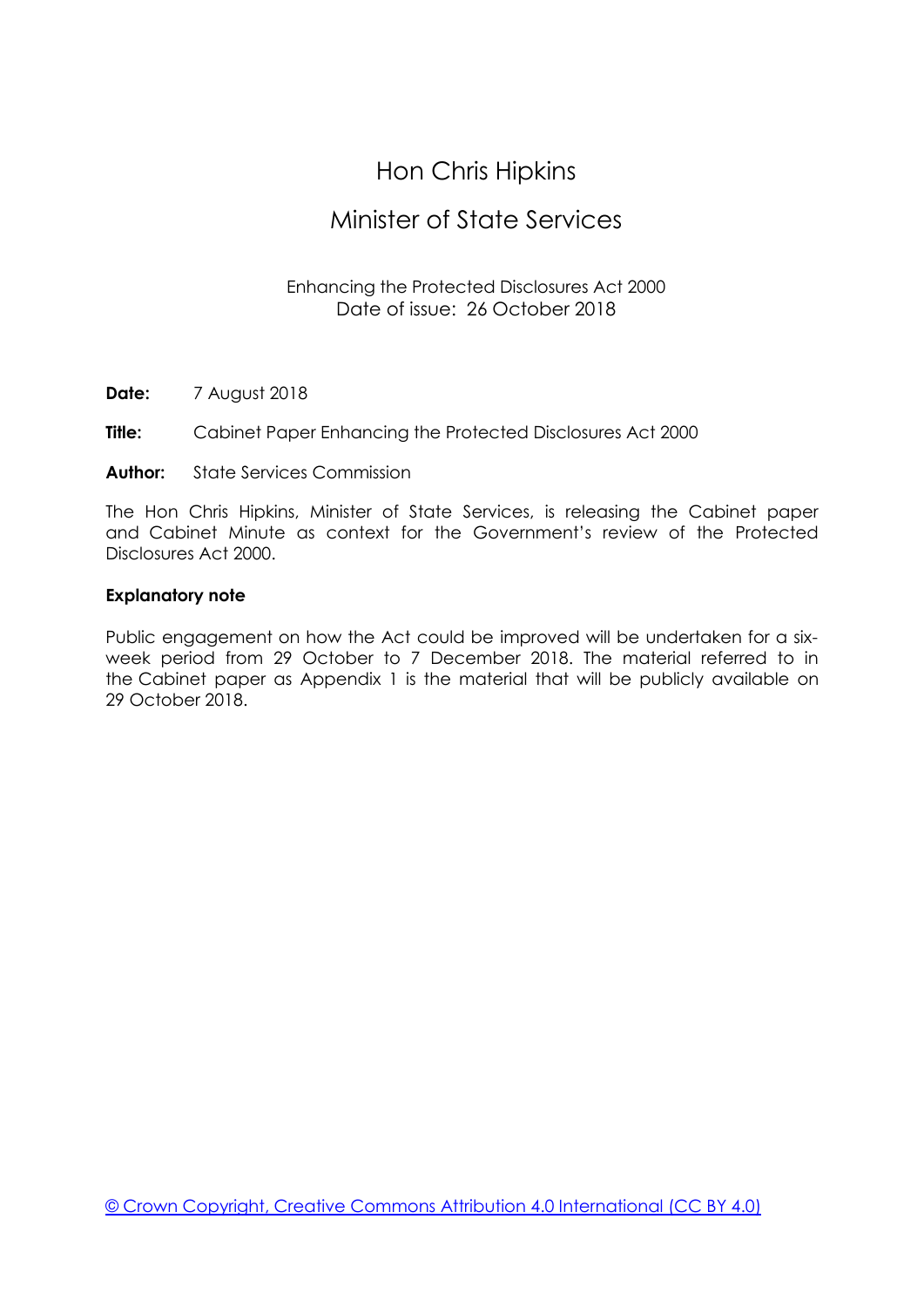In Confidence

Office of the Minister of State Services

Chair, Cabinet Government Administration and Expenditure Committee

# **Enhancing the Protected Disclosures Act 2000**

#### **Proposal**

1 This paper seeks Cabinet's agreement to review the Protected Disclosures Act 2000 and release the attached material, which invites public feedback on options for change.

**WCKS** 

#### **Executive Summary**

- 2 New Zealand is a world leader in integrity, openness, and transparency. In 2017, it was ranked the least corrupt country in the world in Transparency International's Corruptions Perception Index.
- 3 Upholding New Zealand's high standard of integrity is critical, as it contributes to key wellbeing outcomes for New Zealanders. Importantly, integrity supports public trust and confidence in our processes and institutions. Our reputation for integrity also supports economic wellbeing because it enables New Zealand to attract and retain international investment.
- 4 Uncovering serious wrongdoing is an important part of maintaining integrity and research has found that reporting by employees is the single most important method by which illegal or corrupt activity in the workplace is brought to light. A clear and effective regime that encourages people to speak up about serious wrongdoing is therefore an essential element of a strong integrity framework.
- 5 New Zealand was one of the first countries in the world to introduce dedicated legislation to protect people who report concerns of serious wrongdoing – the Protected Disclosures Act 2000 (the Act). Unlike in many other jurisdictions, the Act applies to both the public and private sectors.
- 6 However, after 18 years of operation, we now have a better understanding of how an effective regime should work. An investigation into the treatment of whistleblowers at the Ministry of Transport, and a subsequent review of the Act by the State Services Commission, has identified a number of areas where we can do better.
- 7 The current regime is unclear and confusing, and it is difficult to understand how the Act fits within our complex framework of workplace-related legislation. The Act is also weak in a number of key areas, particularly in relation to the private sector.
- 8 Without monitoring requirements, very little is actually known about the nature or volume of protected disclosures in New Zealand. However, we do know that the Act is a core part of our integrity framework, and we also know we can improve in several key areas. As a world leader in integrity, we can and should do better.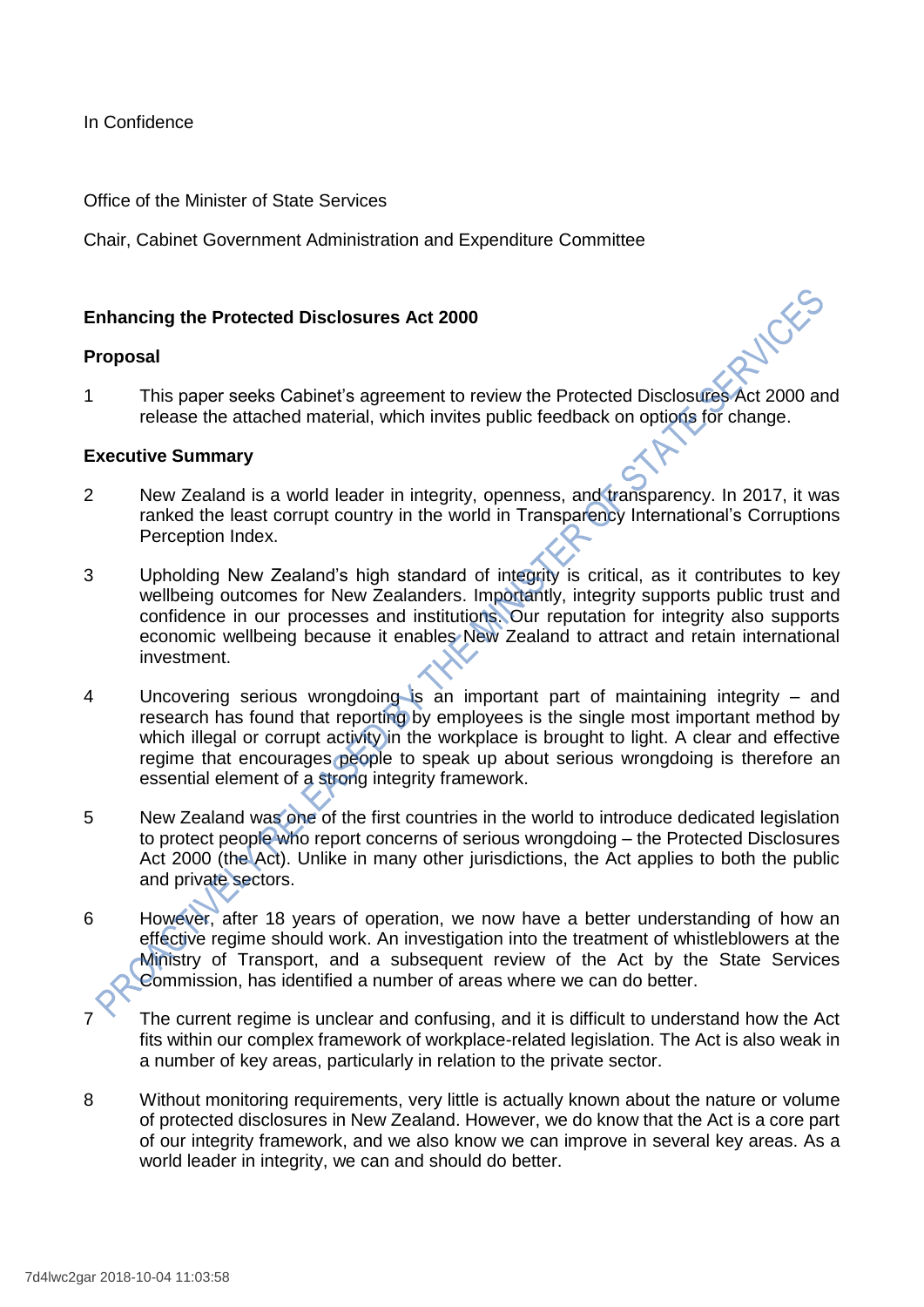- 9 I am seeking Cabinet's agreement to review the Act to ensure it supports a clear and effective regime for 'speaking up' in the workplace. The benefits of a review would be particularly significant for private sector organisations and employees.
- 10 I propose that the objectives of the review should be to ensure that the Act: helps to expose serious threats to the public interest; encourages open organisational cultures; is easy to use and understand; and promotes fairness for all parties.
- 11 I propose releasing the attached material to invite public feedback on five possible options for change (Appendix 1). The material will be uploaded to an online platform for a period of six weeks, from 29 October to 7 December 2018.
- 12 I will report back to Cabinet in April 2019 to seek agreement on final policy proposals.

# **Background**

- 13 New Zealand's Protected Disclosures Act 2000 was one of the world's first pieces of dedicated whistleblower protection legislation. The Act's distinctive purpose is to promote the public interest by facilitating the disclosure and investigation of serious wrongdoing in public and private sector organisations, and to provide protection for employees who report concerns.
- 14 Unlike in many other jurisdictions, the Act applies to both the public and private sectors<sup>1</sup>. This is a key strength of New Zealand's system, as some jurisdictions have no protections for the private sector at all, and in other jurisdictions the regime is scattered across multiple pieces of legislation.
- 15 Now, eighteen years after the Act's introduction, there is a need to strengthen the obligations on private sector organisations. The Act requires more of public sector organisations because there is significant public interest in uncovering serious wrongdoing in government. But there is also public interest in ensuring that New Zealand businesses and not-for-profit organisations operate with high integrity. This is critical to maintaining our international reputation for low levels of corruption, which contributes to New Zealand's strong relationships with other nations and stimulates investment in our economy.

*Key provisions of the Act*

- 16 Disclosures are protected under the Act if the information is about serious wrongdoing, and the employee believes on reasonable grounds that the information is true, or likely to be true.
- 17 'Serious wrongdoing' is defined broadly as conduct that constitutes: unlawful, corrupt or irregular use of resources in a public sector organisation; a serious risk to public health and safety, the environment, or to the administration of law; an offence; or conduct by a public official which is oppressive, improperly discriminatory, or grossly negligent, or which constitutes gross mismanagement.
- 18 'Employee' is also defined broadly, and includes current or former employees, homeworkers, secondees, contractors, governance or board members, and volunteers. In relation to the New Zealand Defence Force, it also includes members of the Armed Forces.

**.** 

<sup>1</sup> For the purposes of this paper, 'private sector' includes the not-for-profit, community, and voluntary sectors.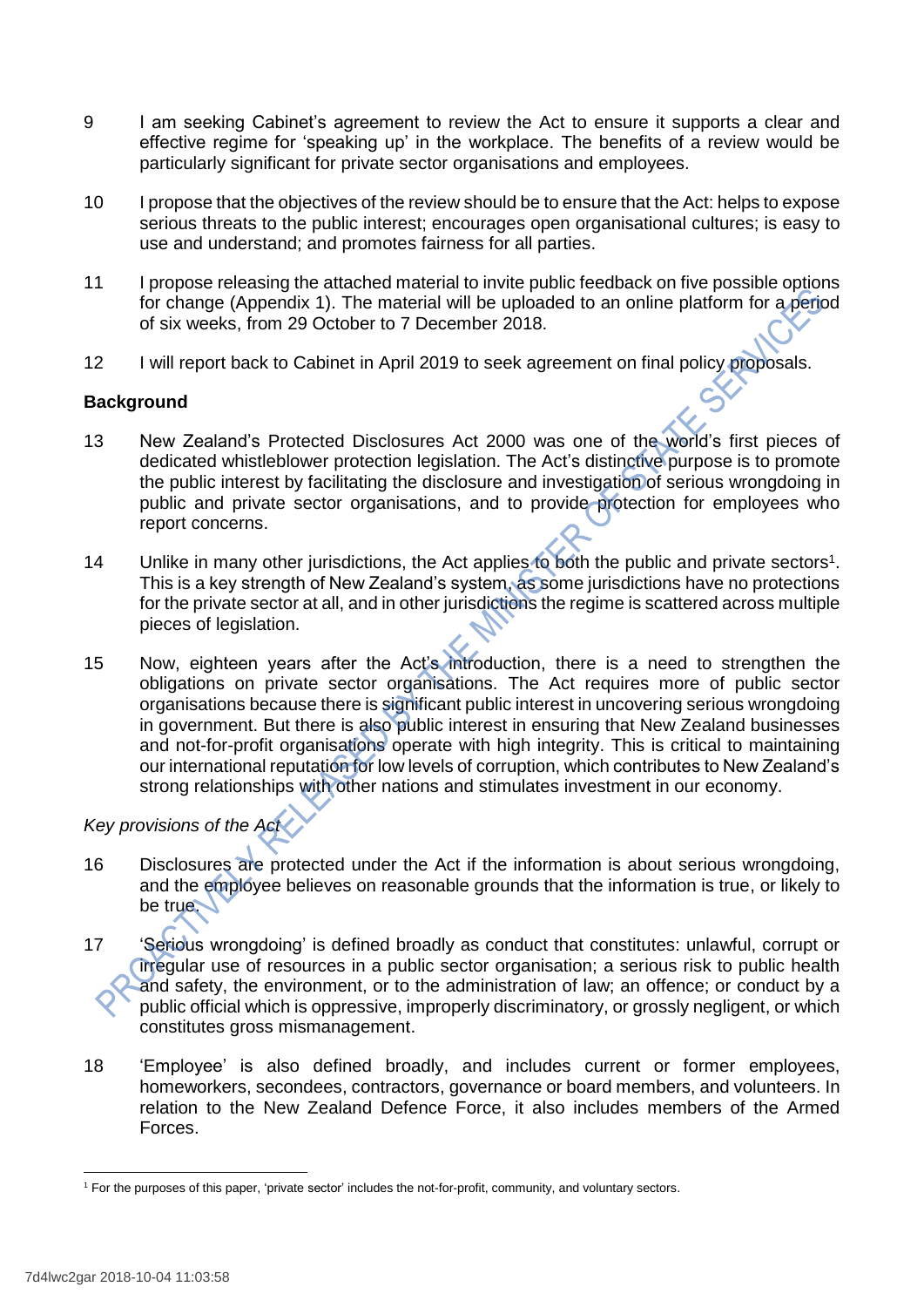- 19 Disclosures must be made in accordance with an organisation's internal procedures for handling information about serious wrongdoing. It is mandatory for public sector organisations to have these procedures in place, but discretionary in the private sector.
- 20 In certain circumstances, a disclosure can be made to one of a number of appropriate authorities listed under the Act, including the State Services Commissioner and the Ombudsman. This mechanism provides an external channel for employees to report concerns of serious wrongdoing outside their organisation, although the Act requires that internal reporting channels are exhausted first.
- 21 The Act provides protections for employees who have made a protected disclosure, including confidentiality, and immunity from civil, criminal, and disciplinary proceedings. It also provides compensation for retaliation in the workplace under the Employment Relations Act 2000 and the Human Rights Act 1993. Protections and compensation are not available if the employee knows the allegations to be false, or if they act in bad faith.
- 22 The Act also sets out the role of the Ombudsman in relation to the protected disclosures regime.

#### *2009 Amendments to the Act*

- 23 Minor amendments were made to the Act in 2009. These changes resulted from a review commissioned by the former Minister of State Services, which had highlighted that there was confusion around some of the Act's definitions and procedures, a strong perception that employees who disclosed concerns would not be protected, and limited awareness of the Ombudsman's role in providing information and guidance.
- 24 One of the amendments was to expand the Ombudsman's role under the Act. The Ombudsman can now advise public or private sector employees on matters relating to the Act, request information about public sector organisations' internal policies, and, in some cases, take over an investigation in a public sector organisation.

# *2017 Investigation into whistleblower treatment at the Ministry of Transport*

- 25 In May 2017, the State Services Commissioner launched an investigation into the Ministry of Transport's handling of concerns about suspected wrongdoing by Joanne Harrison, a former employee of the Ministry. The Commissioner was concerned about allegations that public servants had raised issues about Ms Harrison's activities at the Ministry of Transport and subsequently lost their jobs in a restructure Ms Harrison was involved in.
- 26 The investigation's terms of reference were confined to the specific circumstances at the Ministry of Transport, and the final report did not contain recommendations about the general effectiveness of the Act. However, the report highlighted that a number of Ministry employees were uncertain about how their concerns would be treated under the Act and the legal protections available to them. Some interviewees also thought the Act was outdated and should be reviewed.
- 27 The report suggested that the State Services Commissioner should consider how well the Act is meeting its purpose. In July 2017, the Commissioner launched a set of model standards, *Speaking Up in the State Service*s, which outlines the minimum expectations for organisations to support staff to speak up in relation to wrongdoing concerns that could damage the integrity of the State services. Unlike the Act, the model standards apply to a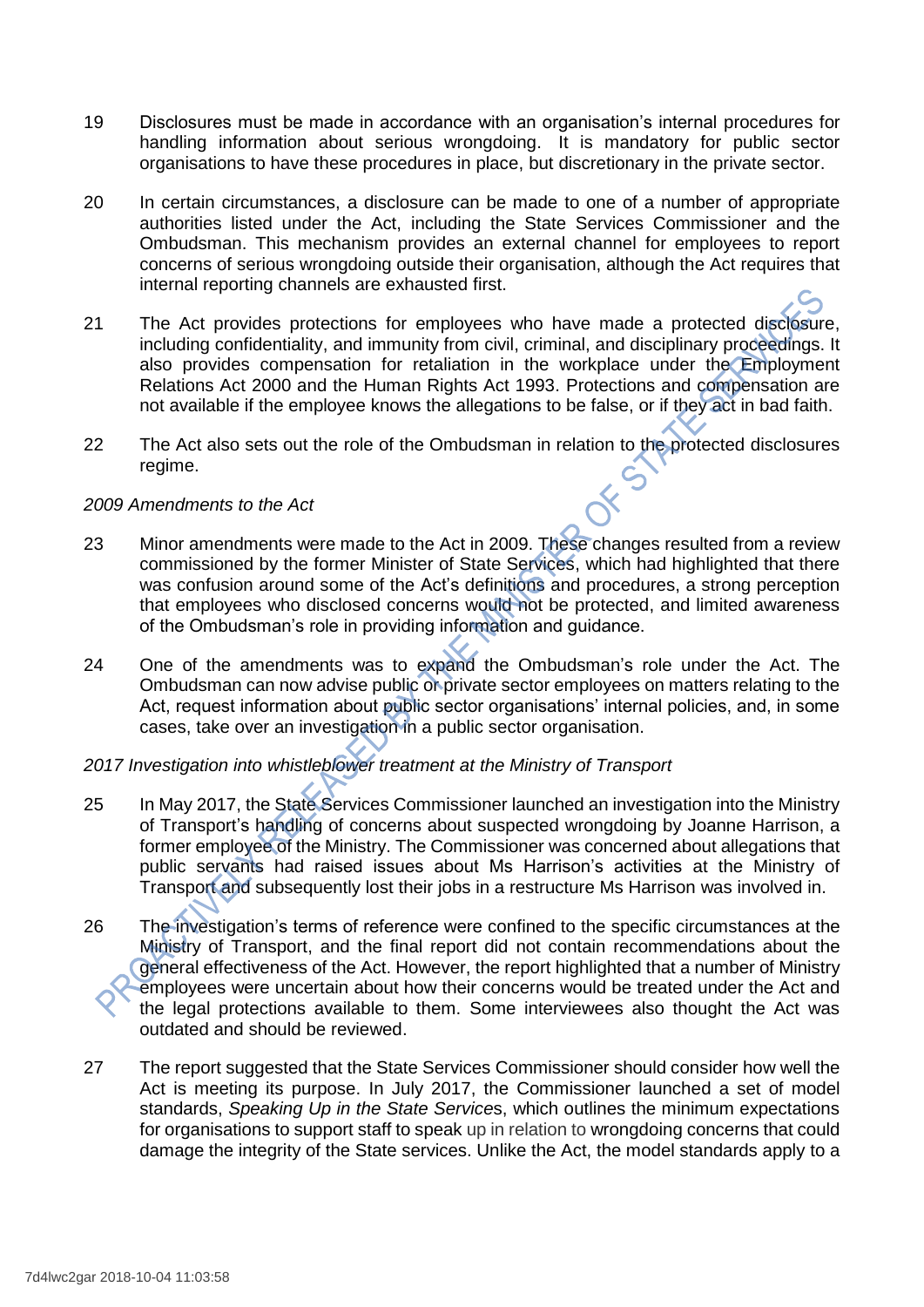broad range of concerns, regardless of whether they meet the standard of 'serious wrongdoing' in the Act. These expectations only apply to the State services.

- 28 In addition to releasing the *Speaking Up* model standards, the State Services Commission began an initial review of New Zealand's protected disclosures regime. Officials conducted a review of international practice and academic research, including the *Whistling While They Work* report – the first study to rank whistleblowing practices across Australia and New Zealand.<sup>2</sup> Of the ten Australian and New Zealand public sector jurisdictions that were surveyed, New Zealand's public organisations ranked near the bottom at eighth.
- 29 In December 2017, I directed officials to undertake targeted consultation with key stakeholders from the public and private sectors to better understand the size, scale, and nature of the challenges associated with the Act.
- 30 The Commission held several workshops and interviews with 38 individuals and organisations in February and March 2018. Attendees included people with experience of making a protected disclosure, unions, professional bodies, oversight and regulatory agencies, public service departments, and organisations representing the business, community, and voluntary sectors.

# **Key Issues**

- 31 The Commission's initial review of the Act surfaced two key issues:
	- 31.1 The regime is unclear and confusing to navigate; and
	- 31.2 The Act is weak particularly in relation to the private sector.

# *Lack of clarity*

- 32 The protected disclosures regime lacks clarity not only because the Act itself is unclear, but because it is difficult to understand how it fits within the complex framework of workplace-related legislation that has evolved over the years. This makes the Act difficult to use, both for individuals who want to make a disclosure, and for employers who need to understand their legal obligations.
- 33 I consider that the key areas that require clarification are:
	- 33.1 **The definition of serious wrongdoing**: This definition underpins the entire Act because it determines when a disclosure can be protected. However, feedback from workshops suggested that the current definition is vague and confusing. Clarity about what the Act does and does not cover is critical to ensuring that it is used for the right purposes and helps to expose serious threats to the public interest;
	- 33.2 **Requirements on organisations for dealing with a protected disclosure**: During targeted consultation, employers expressed confusion around how to apply the Act in practice. For example, some organisations take up to 20 days to decide whether to trigger the confidentiality provisions in the Act, whereas others argue that they should apply immediately. While there is a balance to be struck to ensure

**<sup>.</sup>** <sup>2</sup> Griffith University, *Whistling While They Work: Improving managerial responses to whistleblowing in public and private sector organisations*, September 2017.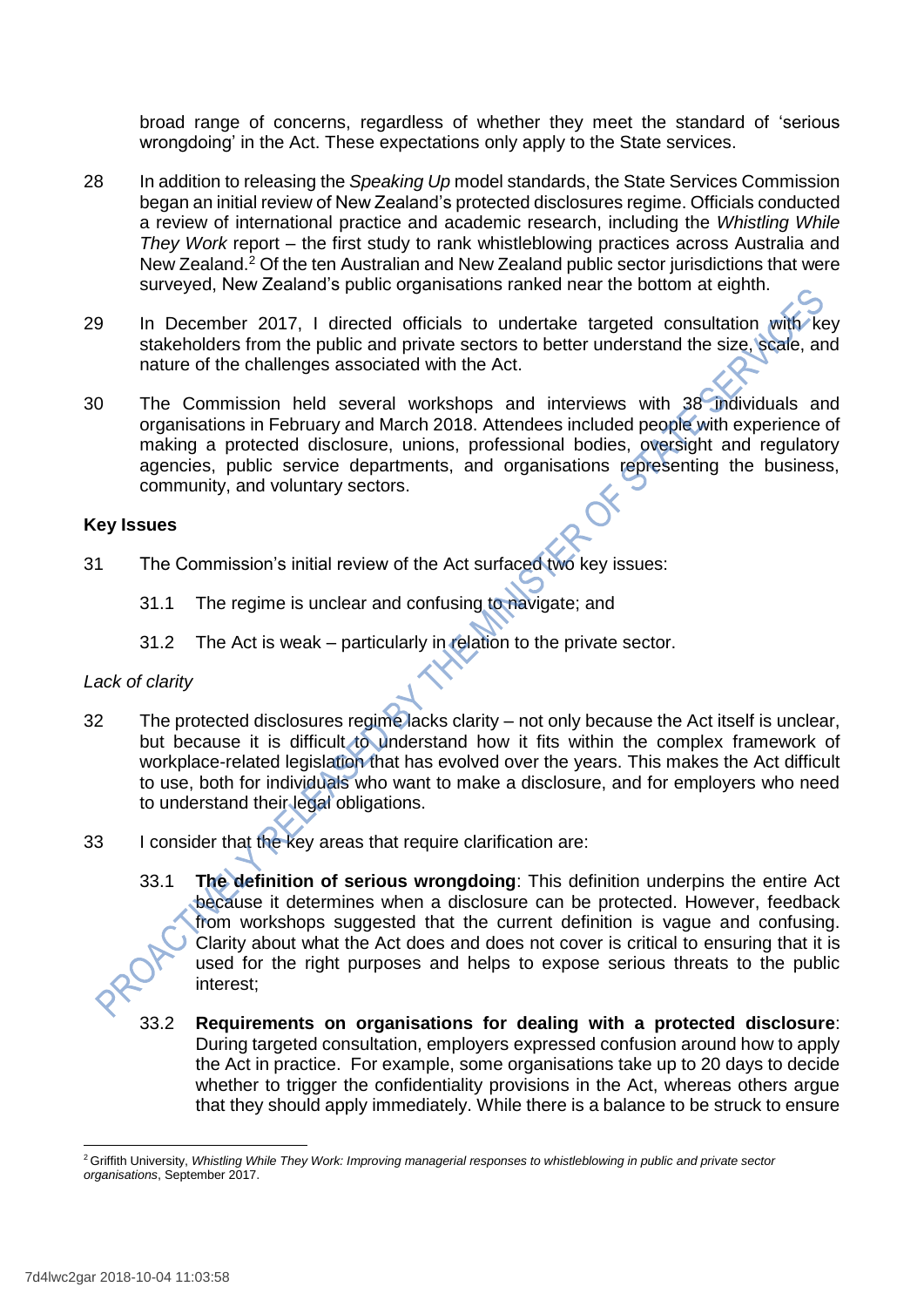the Act is not overly prescriptive, it is important that its provisions are clear enough for employers to understand their obligations;

- 33.3 **How and when employees can report concerns externally**: It is difficult for individuals to determine which authority to disclose concerns to, as there is no clear alignment between the authorities and the categories of serious wrongdoing. For example, the Act designates the head of every public sector organisation as an appropriate authority, but it is not clear when it would be appropriate to make a disclosure to them; and
- 33.4 **The relationship between the Act and other workplace-related legislation**: It is difficult to navigate the overlaps and linkages between the Act and other workplace-related legislation. For example, compensation is provided for under the Employment Relations Act and the Human Rights Act, but these avenues are not clearly sign-posted in the Protected Disclosures Act.

#### *Weak provisions*

- 34 The Act is also weak or silent in a number of key areas particularly in relation to the private sector. I consider that the Act's key areas of weakness are:
	- 34.1 **No requirement on organisations to investigate**: There is no requirement on organisations to investigate a disclosure, which undermines the purpose of the Act to uncover serious wrongdoing. During targeted consultation, officials heard that some employees encounter inaction after reporting concerns, which can perpetuate the belief that making a protected disclosure is futile;
	- 34.2 **Weak requirements around internal procedures**: The current requirements on public sector organisations to have internal procedures for disclosing concerns of serious wrongdoing are weak – and there are no requirements on private sector organisations. This leaves room for poor practice in how some organisations handle disclosures;
	- 34.3 **Employees are required to report suspected serious wrongdoing internally first**: Employees may not want to report concerns internally if they fear their identity will become known and they may be mistreated as a result – particularly if the suspected serious wrongdoing has undermined their confidence in the organisation. Without access to an external reporting channel, people may not feel safe raising concerns, and serious wrongdoing is likely to go unreported;

34.4 **Weak protections for employees from retaliation**: The Act does not explicitly prohibit the victimisation of those who come forward, and there is no statutory duty for organisations to take reasonable steps to prevent this from occurring;

- 34.5 **Level of knowledge required to make a protected disclosure**: Employees must 'believe' on reasonable grounds that the information disclosed is true, or likely to be true. This high threshold is at odds with the concept of promoting an 'if in doubt, speak up' culture – particularly when employees suspect, but may not have sufficient grounds to believe, that serious wrongdoing is taking place; and
- 34.6 **Conduct by a public official which is oppressive, improperly discriminatory, or grossly negligent, or which constitutes gross mismanagement**: During targeted consultation, officials heard that this clause is used to raise concerns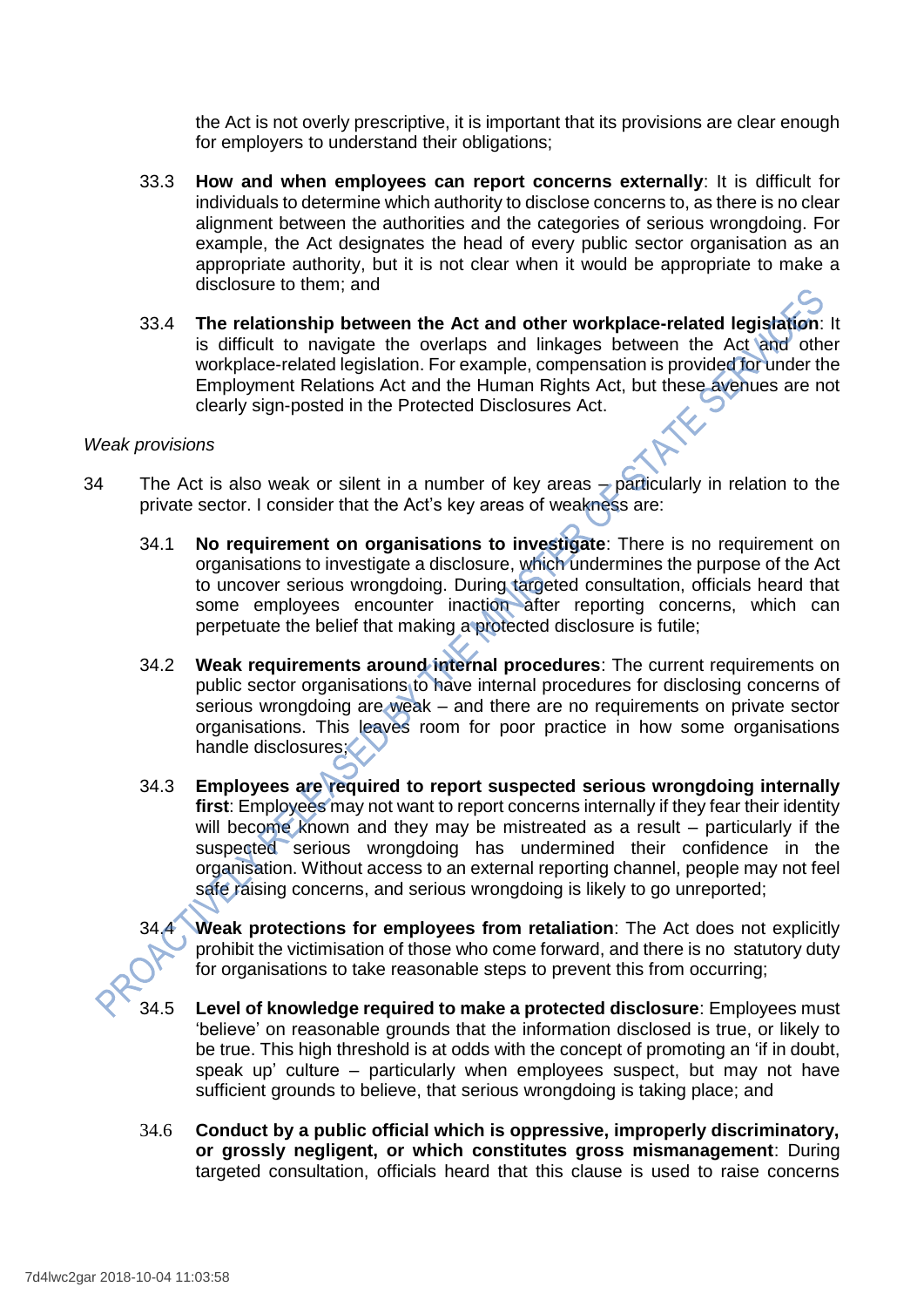about individual cases of workplace bullying and harassment. However, there are other avenues where these concerns can be dealt with far more effectively. The Employment Relations Act provides a complaints mechanism via the wellestablished personal grievance process. The Health and Safety at Work Act, which was passed after the Protected Disclosures Act, provides another mechanism to raise concerns about the health and safety of workers and workplaces. Although WorkSafe only responds to urgent or serious health and safety concerns, the Health and Safety at Work Act imposes a number of obligations of organisations to deal with these issues. Targeted consultation demonstrated that the overlaps between these three complaints mechanisms is confusing for both individuals and organisations.

# *Supporting legislative reform with long-term cultural change*

- 35 A key theme that emerged from targeted consultation and academic research was the importance of positive organisational culture in building an effective regime for disclosing suspected wrongdoing.
- 36 Legislation alone cannot solve this challenge. While it is important to get the settings right, legislative reform needs to be supported by long-term cultural change.
- 37 It is therefore critical to shift cultures and behaviours so that 'speaking up' is valued, organisations are proud of having a disclosures policy in place, and employees are able to raise concerns freely and without fear of reprisal. This could help to dispel the negative stereotypes associated with whistleblowing at a societal level.

# **Options for Change**

- 38 The State Services Commission's initial review of the Act has revealed that as a world leader in integrity, we can, and should, do better.
- 39 I propose publicly consulting on five different 'packages' as possible options for change. By proposing packages, the public will be able to consider how a range of possible solutions could work together as a coherent system, and how employees and organisations would experience a new regime.

# *Objectives and risks*

40 The options for change have been developed to meet the objectives listed below:

40.1 **help expose serious threats to the public interest** by clearly focusing on conduct in the workplace that poses the biggest threat to the public interest – for example, criminal activity of any kind or a danger to public health and safety;

- 40.2 **encourage open organisational cultures** by requiring all organisations to have good procedures in place that make it easy for people to speak up freely and without fear;
- 40.3 **be easy to use and understand** by setting out clear definitions and obligations so that individuals know what the Act does, and when and how to use it; and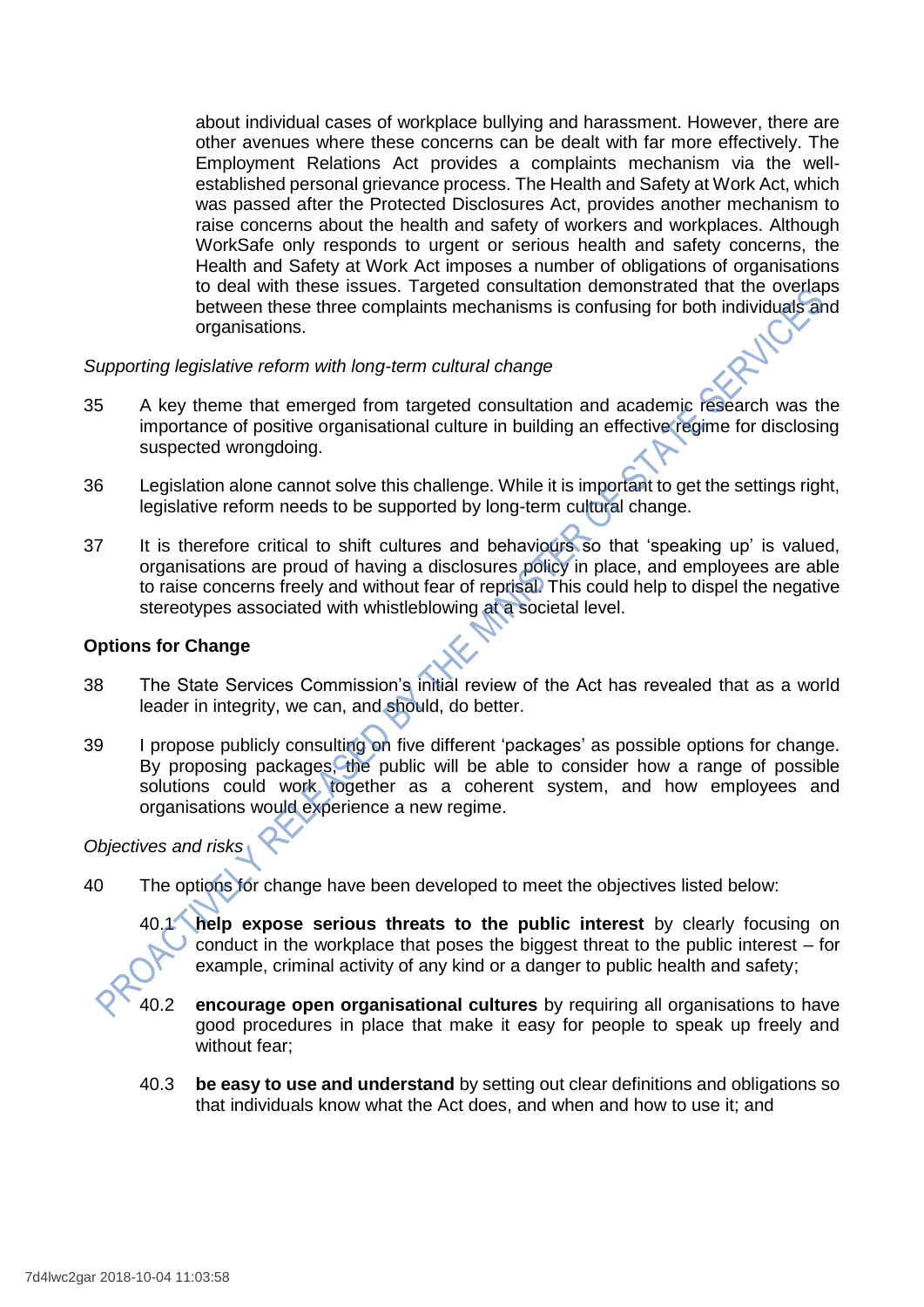- 40.4 **promote fairness for all parties** by providing protection for everyone regardless of where they work and ensuring those who are suspected of committing wrongdoing are treated fairly throughout the process.
- 41 There are also some risks to consider alongside the objectives. It is important to ensure that both the person making a report and the person suspected of serious wrongdoing are treated fairly and do not suffer unfair reputational damage; that obligations for employers are proportionate and easy to comply with; and that the regime does not incentivise vexatious or untrue claims, or claims which are not in the public interest.

### *Scope*

- 42 All five packages include both legislative and non-legislative change. While non-legislative change, such as guidance and leadership, is critical to driving improvements, I consider that we cannot address the regime's biggest weaknesses without amending the Act.
- 43 On the other hand, I do not propose that we introduce a stringent regime with penalties for non-compliance. We may be challenged on whether real improvement can be achieved without penalties, however at this stage I consider a punitive approach is unwarranted for the following reasons:
	- 43.1 New Zealand already has high standards of integrity and there is little evidence to suggest we face the challenges that have prompted stringent regimes in other countries. It would be premature to introduce a punitive regime before we have gathered data on the size, scale, and nature of the problem;
	- 43.2 Our assumption is that most organisations want to do the right thing, but will need time to adapt to a new regime and support in fulfilling their obligations effectively – particularly in the private sector, where there are currently no requirements to have internal procedures in place;
	- 43.3 Information and awareness-raising is the preferred model for building buy-in and improving compliance. In my view, the legislation should aim to promote good conduct and make it easy for organisations to do the right thing rather than encourage minimum compliance through deterrence and penalties. The Legislation Design and Advisory Committee observes that, once it has been established that legislation is needed to address a problem, the least coercive approach to improving voluntary compliance is a good way of ensuring that the legislation is a proportionate solution; and

43.4 A punitive regime is expensive to administer, and likely to divert resources away from promoting good conduct through initiatives such as guidance and training.

This approach would not prevent us from introducing penalties for non-compliance at a later stage, if reforms prove inadequate in driving desired improvements.

45 I also note there are several exceptions in the Act relating to intelligence and security agencies. I do not propose we amend these provisions.

# *Alignment to GOV objectives*

46 The Cabinet Priorities Committee has agreed to establish 12 priority outcomes to help coordinate a cohesive government work programme. This proposal aligns with the Cabinet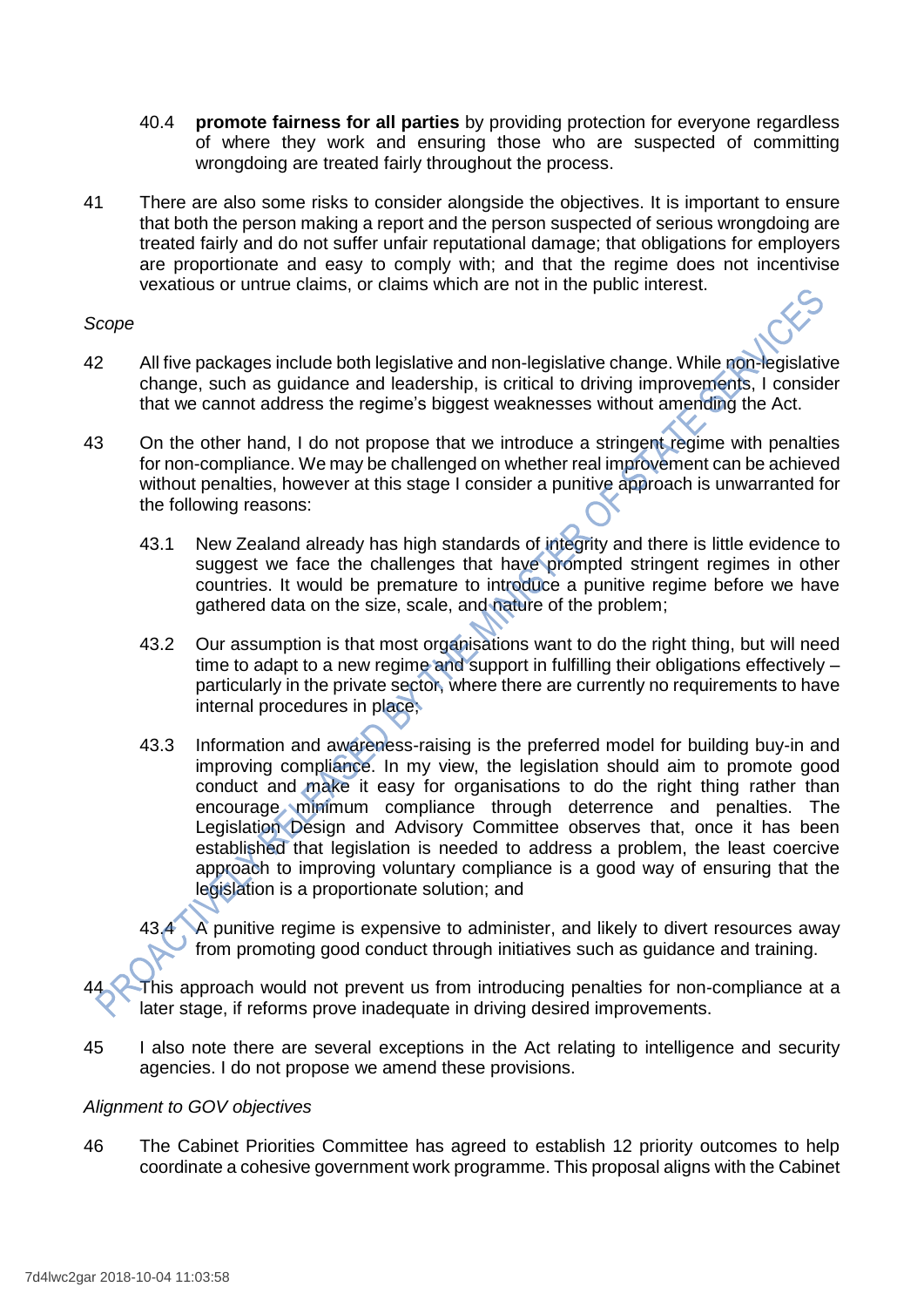Government Administration and Expenditure Review Committee's priority outcome 'to deliver responsible governance with a broader measure of success'.

47 Improving our protected disclosures regime will support organisations to identify and mitigate risks to integrity, and encourage people to speak up about serious wrongdoing in the fear of reprisal. This will help to maintain New Zealand's standing as a world leader in integrity matters.

#### **Summary of Options**

- 48 This section summarises the five options for change. Further detail is attached at Appendix 1, where officials set out how each option for change would work in practice, describe the associated costs and benefits, and invite public feedback.
- 49 As shown in the diagram below, the five options are cumulative, so that the proposals in the first carry through to the fifth. The options are also scaled by level of intervention, ranging from minor amendments to the Act through to more significant changes. Consequently, I anticipate that the costs will build, with Option One being the least expensive and Option Five being the most expensive. If Cabinet agrees to a review of the Act, my final policy proposal in April 2019 will provide a full costing for the recommended approach.



50 In developing the options, officials have considered key themes from targeted consultation, academic research, and a review of international approaches. It is worth noting that no single regime is recognised as international 'best practice'.

# Option 1: Build strong foundations

This option would aim to remove confusion and ensure organisations have good procedures in place. It would involve changes in the following areas:

- 51.1 **Guidance**: Issue guidance to promote a 'speak up' culture and support better understanding of the Act – including how to navigate linkages to other workplacerelated legislation. This would build on the State Service Commission's model standards, *Speaking Up in the State Service*s;
- 51.2 **Definition of serious wrongdoing**: Clarify the definition of serious wrongdoing so it is easier to understand, and the same across the public and private sectors.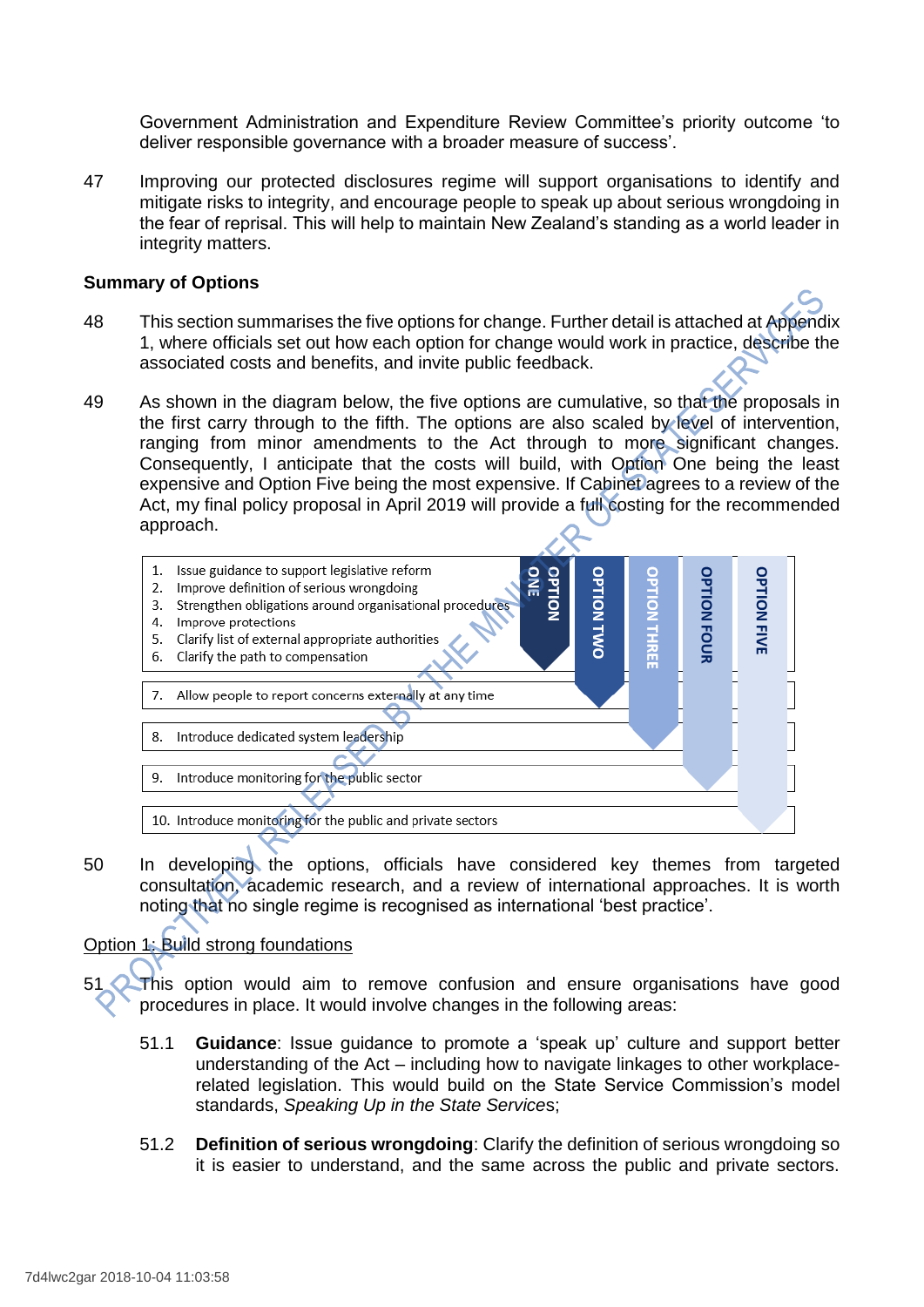Amend the wording to clarify that bullying and harassment issues are not covered by the Act. Amend the threshold of knowledge required to make a disclosure from 'believe' to 'suspect' to encourage individuals to speak up if in doubt;

- 51.3 **Organisational procedures**: Strengthen the obligation on public sector organisations to have effective disclosures procedures in place, including highlevel incident tracking, and introduce this obligation for appropriate authorities and the private sector. There are questions around whether small businesses and community, voluntary, and not-for-profit organisations should be exempt from this obligation, given the compliance costs may be disproportionate – and how we could give effect to such an exemption;
- 51.4 **Protections**: Enhance the requirement on organisations to protect employees from adverse consequences in the workplace that result from disclosing serious wrongdoing;
- 51.5 **External reporting channels**: Amend the list of appropriate authorities to clearly align with the new definition of serious wrongdoing, and remove the provision that designates the head of every public sector organisation as an appropriate authority; and
- 51.6 **Clarify the path to compensation**: Clear sign-post to other Acts that provide for compensation.

# Option 2: Allow people to report concerns externally at any time

52 This option would include all elements of Option 1, and also remove the requirement to exhaust internal reporting channels first, so that disclosures of serious wrongdoing could be made to the amended list of external authorities at any time.

# Option 3: Introduce dedicated system leadership

- 53 This option would include all elements of Options 1 and 2, as well as identify an oversight body, or bodies, with the following functions:
	- 53.1 Assist individuals to navigate the regime by providing assessment and triage support. For example, the oversight body could provide advice on whether a concern about serious wrongdoing is covered by the Act, or which appropriate authority to go to in relation to a particular disclosure; and

53.2 Provide guidance and training to organisations and external authorities to support them to fulfil their statutory obligations.

Option 4: Introduce monitoring for the public sector

- 54 In addition to all elements of Options 1 to 3, this option would introduce monitoring requirements for all public sector organisations, including appropriate authorities. The data would be reported to an oversight body to provide a fuller picture of what is happening across the public sector. It would also increase organisations' accountability for good performance.
- 55 There would be questions to work through around how to manage confidentiality and privacy considerations.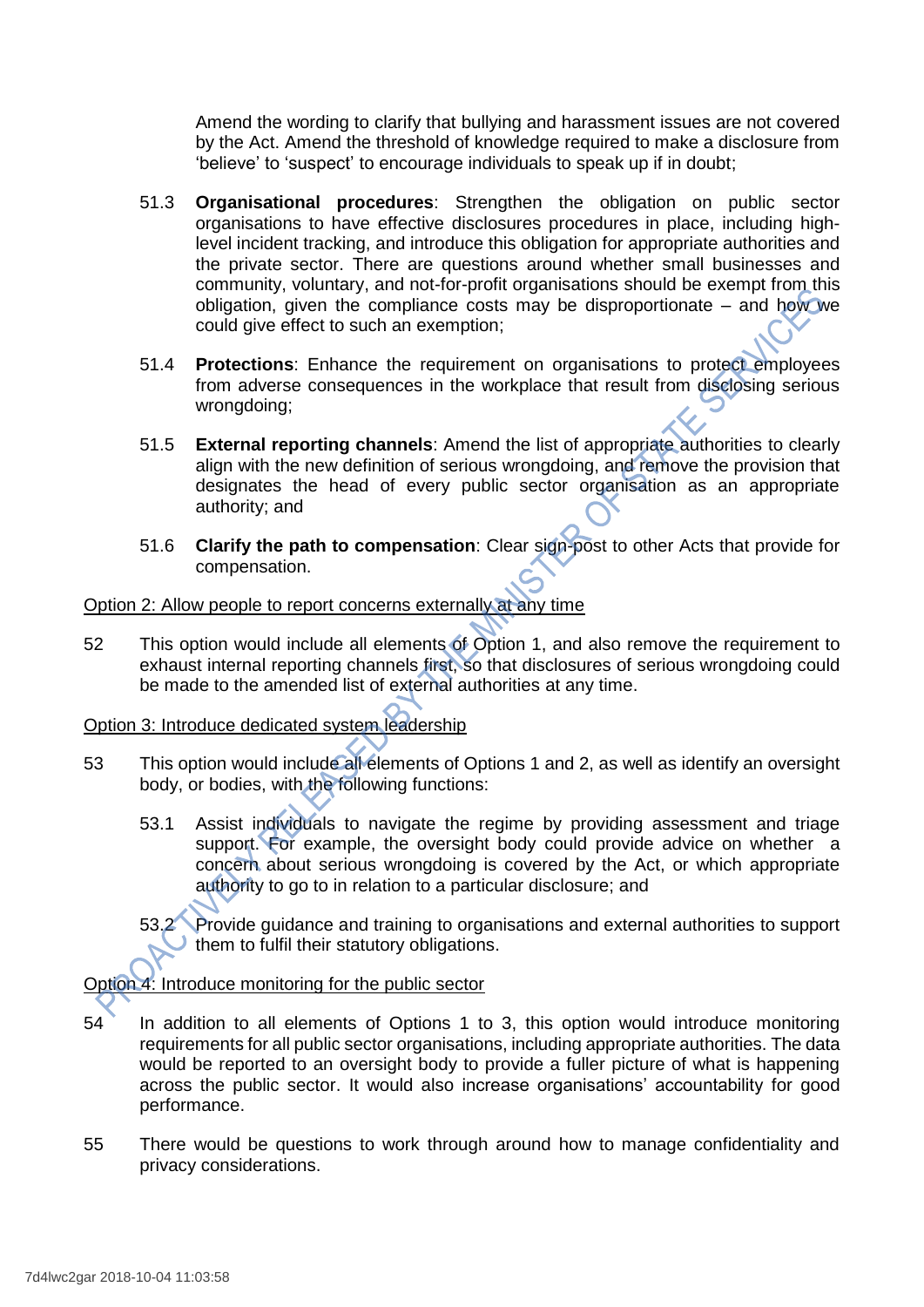### Option 5: Introduce monitoring for the public and private sectors

- 56 In addition to all elements of Options 1 to 4, this option would introduce monitoring requirements for all organisations across the public and private, including appropriate authorities. The data would be reported to an oversight body to provide a fuller picture of what is happening across the public and private sectors. It would also increase organisations' accountability for good performance.
- 57 There would be questions to work through around:
	- 57.1 whether small businesses and community, voluntary, and not-for-profit organisations should be exempt from this obligation, given compliance costs may be disproportionate – and how we could give effect to such an exemption; and
	- 57.2 how to manage confidentiality and privacy considerations.

#### **Public Consultation**

- 58 I consider that it is important to test the options for change with the public at this early stage, particularly given the potential impact on employees and organisations across the public and private sectors. Public consultation will also assist officials to develop an effective implementation plan as part of the final policy proposal.
- 59 To enable sufficient time for members of the public to provide feedback, I propose consulting for a period of six weeks, from 29 October to 7 December 2018. Officials will also build in opportunities for specific consultation with key stakeholders, such as the Public Service Association and Business New Zealand.
- 60 I intend to upload the text contained at Appendix 1 to an online platform to invite public feedback. Officials will also hold public engagement events to test the options for change.

# **Departmental Consultation**

61 Officials have consulted with the following agencies: the Ministry of Business, Innovation and Employment, the Department of Corrections, the Crown Law Office, the Ministry of Defence, the Ministry of Education, the Education Review Office, the Ministry for the Environment, the Ministry of Foreign Affairs and Trade, the Government Communications Security Bureau, the Ministry of Health, the Inland Revenue Department, the Department of Internal Affairs, the Ministry of Justice, the Ministry of Māori Development, the New Zealand Security Intelligence Service, the Ministry for Pacific Peoples, the Serious Fraud Office, the Ministry of Social Development, Statistics New Zealand, the Ministry of Transport, the Treasury, the Ministry for Women, and the New Zealand Police. Officials have informed the Department of the Prime Minister and Cabinet.

# **Financial Implications**

62 This paper has no financial implications. If Cabinet agrees to a review of the Act, my final policy proposal in April 2019 will set out the financial implications of the recommended approach.

#### **Human Rights**

63 The proposals in this paper are consistent with the New Zealand Bill of Rights Act 1990 and the Human Rights Act 1993. If Cabinet agrees to review the Protected Disclosures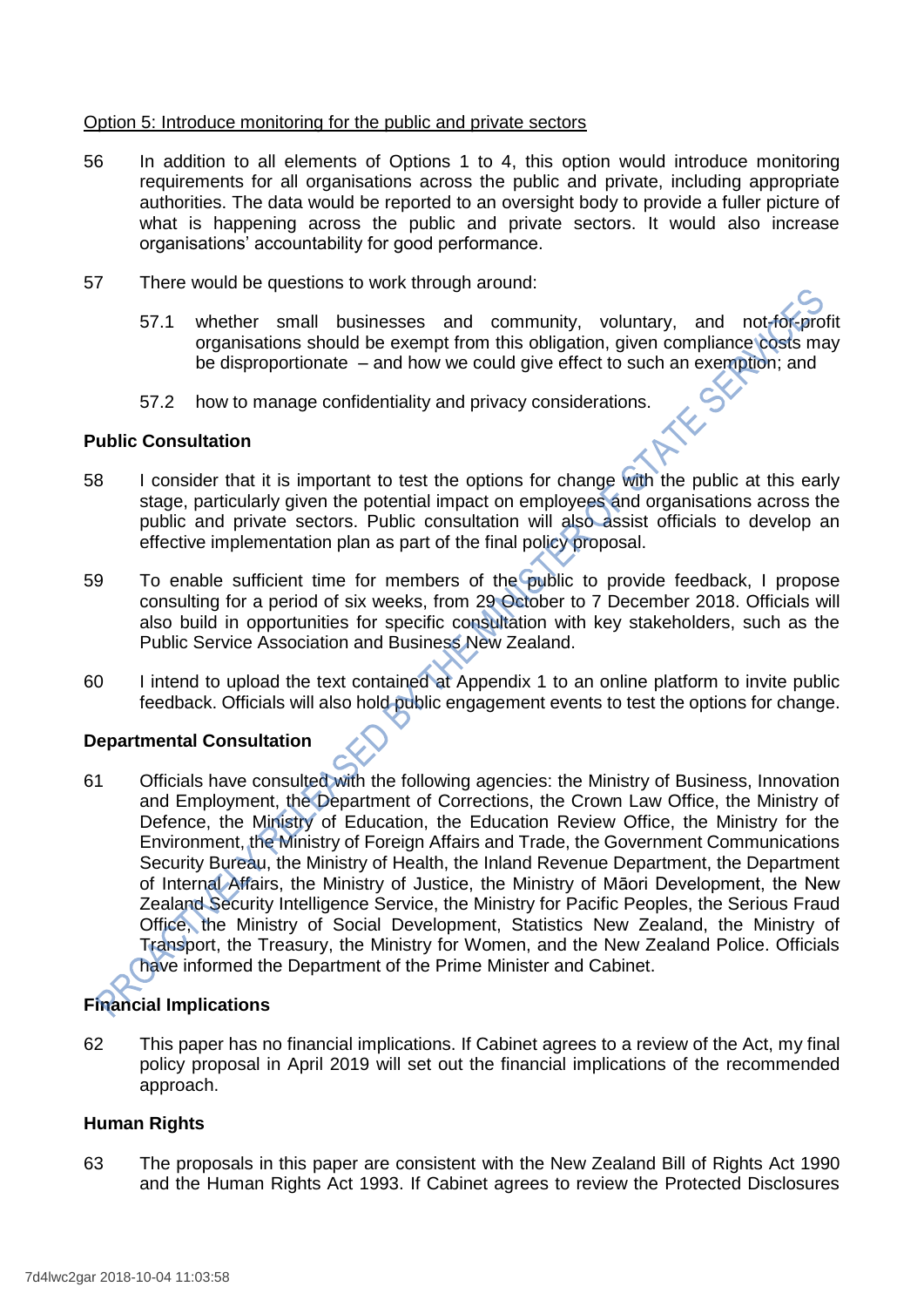Act, my final policy proposal in April 2019 will set out the human rights implications of the recommended approach.

#### **Legislative Implications**

64 This paper has no legislative implications. If Cabinet agrees, the State Services Commission will undertake a legislative review of the Protected Disclosures Act 2000. My final policy proposal to Cabinet in April 2019 will set out the legislative implications of the recommended approach.

#### **Gender Implications**

65 This paper has no gender implications. If Cabinet agrees to a review of the Act, my final policy proposal in April 2019 will set out the gender implications of the recommended approach.

#### **Regulatory Impact Analysis**

66 The Treasury has confirmed that no formal Regulatory Impact Assessment is required at this stage, since the relevant analysis is contained in the draft material for release (Appendix 1). A Regulatory Impact Assessment will be required when final policy proposals are submitted.

#### **Publicity**

67 If Cabinet agrees to a review of the Act, I propose using the two months leading up to consultation to generate public interest in this matter.

I also intend to release this paper proactively.

# **Recommendations**

The Minister of State Services recommends that the Committee:

- 1 note that an effective regime for disclosing serious wrongdoing in the workplace is critical to maintaining New Zealand's high standard of integrity, openness, and transparency;
- 2 note that the report following an investigation into whistleblower treatment at the Ministry of Transport suggested that the State Services Commissioner should consider how well the Protected Disclosures Act 2000 (the Act) is meeting its purpose;
- 3 note that the State Services Commission has undertaken an initial review of the Act and identified where improvements are needed;
- note that the current protected disclosures regime lacks clarity, and that the Act is weak in a number of key areas – particularly for the private sector;
- 5 agree to a review of the Act to ensure it supports a clear and effective regime for speaking up about serious wrongdoing in the workplace;
- 6 agree that the objectives of the review should be to ensure that the Act: helps to expose serious threats to the public interest; encourages open organisational cultures; is easy to use and understand; and promotes fairness for all parties;